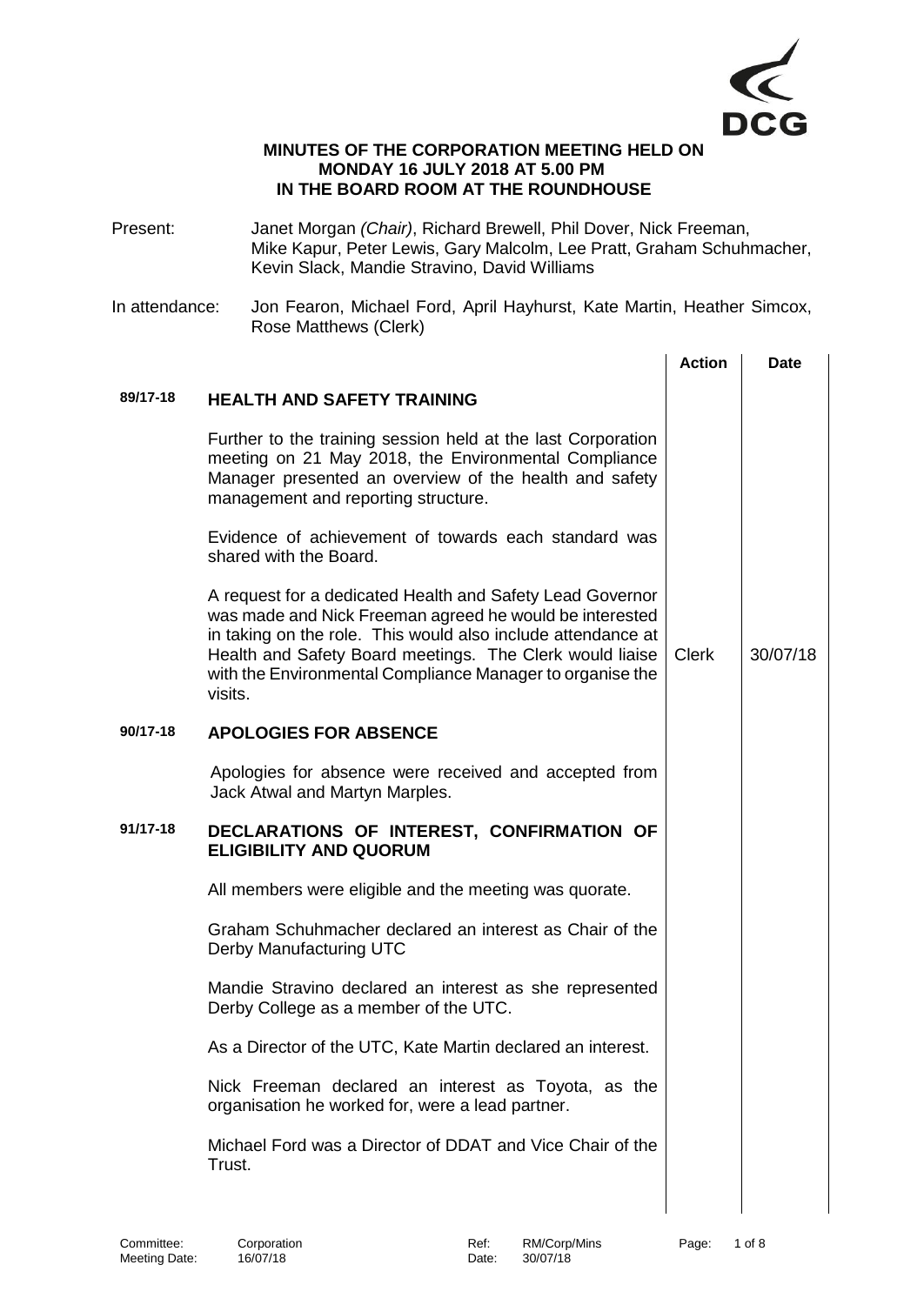

## **92/17-18 CONGRATULATIONS**

The Chair congratulated the CEO on her appointment as Chair of the Regional CBI.

### **93/17-18 MINUTES OF THE PREVIOUS MEETING**

The minutes of the meeting held on 21 May 2018 were formally approved and signed as a true and accurate record.

# **94/17-18 MATTERS ARISING**

- 74/17-18 The Environmental Compliance Manager had presented the follow up session.
- 84/17-18 The Director of Business Improvement confirmed the Health and Safety item had been increased to provide more detail on the Strategic Risk Monitoring Report.

#### **95/17-18 REPORT FROM THE STANDARDS COMMITTEE, HELD ON 12 JUNE 2018**

The Chair of the Standards Committee presented his report following on from the meeting held on 12 June 2018.

The Committee had received a presentation from the Head of College – Broomfield Hall summarising the Landex Peer Review which had taken place in April. Inspectors praised the College's "robust quality system", in year development and progress, good work opportunities and destination data linked to commercial facilities. DCG was top of the achievement rates for Landex members in 2016-17.

The Committee Chair and Graham Schuhmacher had both joined the panels for the Curriculum Business Planning presentations, which would feed into the overall business planning process.

Effective Leadership and Management The Committee Chair shared the student survey results as part of the OQPR.

Attendance data had been broken down by specific groups to allow further analysis. Data for students with mental health issues was currently being analysed.

The work with the Rapid Improvement Panels was ongoing and this area was also discussed at the Curriculum Business Planning Panels, when relating to reviewing and interpreting the data available.

Apprenticeship starts had increased, contrary to a national trend and there was a recruitment drive for apprenticeship teaching.

Committee: Corporation Committee: Corporation Ref: RM/Corp/Mins Page: 2 of 7<br>
Meeting Date: 16 July 2018 Cate: 30 July 2018 Meeting Date: 16 July 2018 **Date:** 31 Date: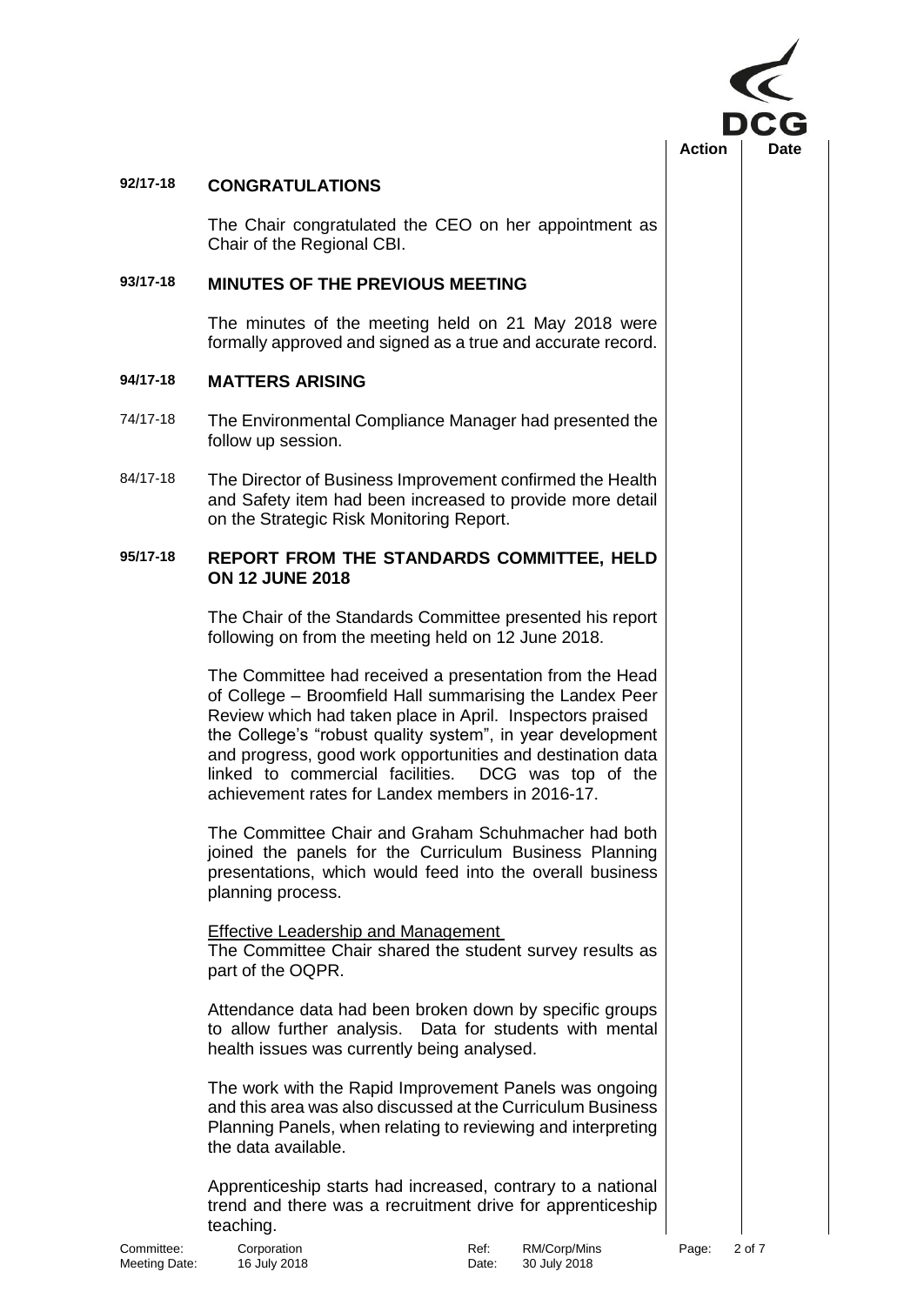

### Quality of Teaching, Learning and Assessment

The Committee discussed the main areas of strength with within the lesson which related to stretch and challenge and noted some later observations showed the impact of the T&L Coaches.

There were ongoing discussions with the regard to the scorecard with adjustments being made.

#### Personal Development Behaviour and Welfare

Looking at employer led enrichment activities 96% of students were involved.

There had been an increase in disciplinary sanctions with an updated report to be presented at the next meeting.

Safeguarding disclosures followed the pattern of previous years with mental health and wellbeing being the highest cause of disclosures.

The Chair of the Committee reported on his meeting with the Director of English and Maths and the Head of JWC, both of which were positive.

# **96/17-18 FINANCE REPORT, INCLUDING;**

- **DCG and Subsidiary Management Accounts – May 2018**
- **2018-19 Budget and Financial Forecast**
- **Governing Body's assessment plan in line with the Financial Planning checklist**

The CFO shared the Financial position with Corporation. The Group was on target to achieve the mid-year forecast. The Group was forecasting to maintain and strengthen the good financial health at the end of 2018-19 with reductions in turnover to continue to be offset by savings made.

The final 2018-19 budget was presented ahead of submission to the ESFA.

The CFO shared a graph which outlined the Group's EBITDA position as a percentage of income and its work towards achievement of the FE Commissioners recommendation of an 8% EBITDA figure for a freestanding organisation, which it predicted to achieve in 2020.

Mike Kapur questioned what impact retention rates would have on the figures presented in the budget. He was informed that 2017-18 saw a reduction in the student numbers which impacted funding. 2018-19 was predicting a 200 student increase, with 90 students at A Levels. It was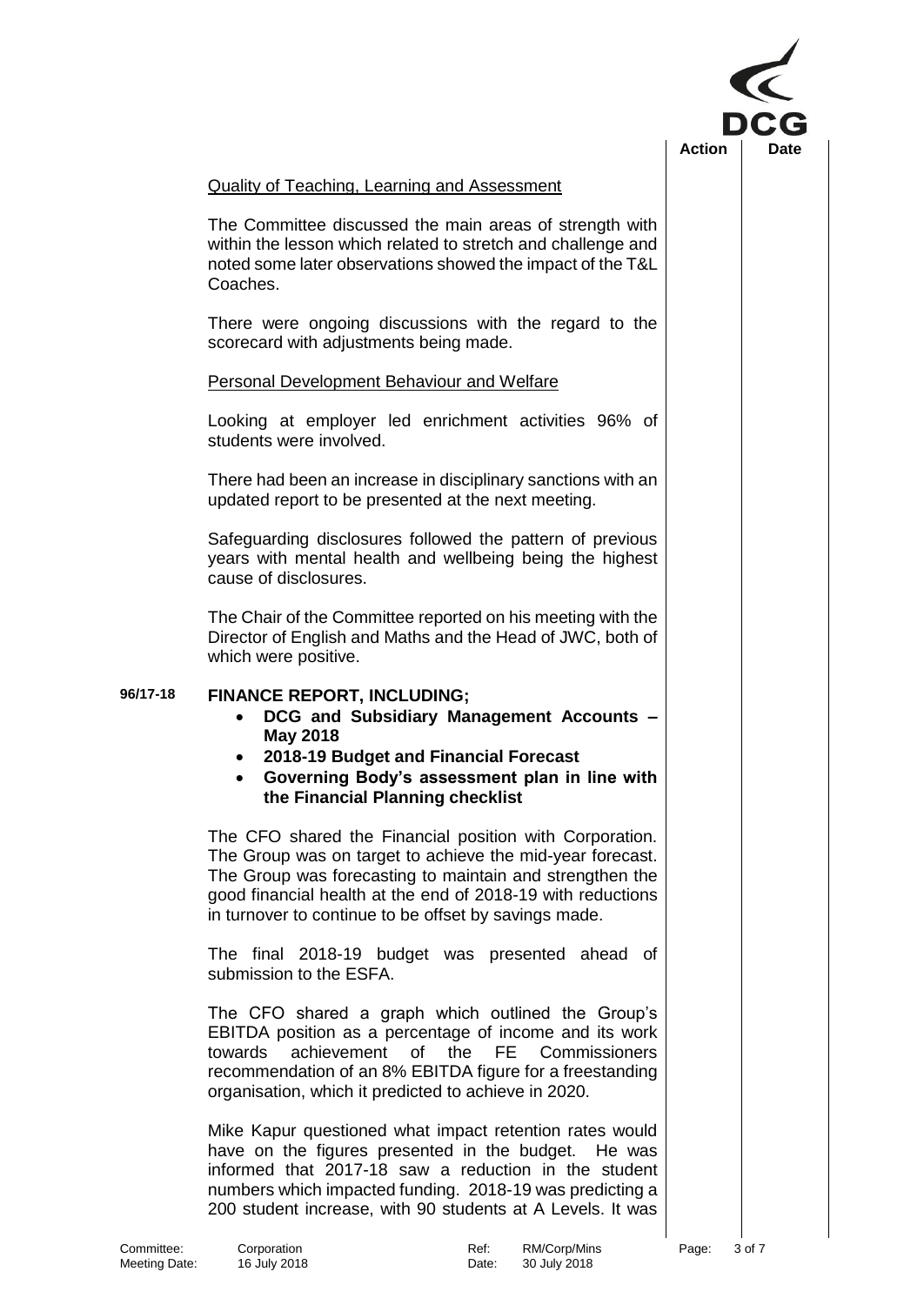|                                                                                                                                                                                                                                                                                                                                                  | <b>Action</b> | Date     |  |
|--------------------------------------------------------------------------------------------------------------------------------------------------------------------------------------------------------------------------------------------------------------------------------------------------------------------------------------------------|---------------|----------|--|
| noted there were a number of initiatives in place to support<br>retention.                                                                                                                                                                                                                                                                       |               |          |  |
| Kevin Slack said there had been a hold on capital and no<br>pay increases and reference was made to the VAT liability.<br>He said the forecast was creating a small surplus, EDITDA<br>was not the bottom line but part of the overall picture.                                                                                                  |               |          |  |
| The CFO presented the 2017-18 financial outturn, the Group<br>had performed well overall to meet key financial objectives<br>of strengthening reserves and generating cash to secure<br>financial stability, whilst dealing with reduced turnover in<br>apprenticeships and learner loans.                                                       |               |          |  |
| The Group had not met the financial target necessary to<br>make pay awards (as detailed in within the finance report<br>for 2017-18 and<br>affordability a<br>presented)<br>due to<br>recommendation was made not to make pay awards for<br>2017-18 or award retrospective increments.                                                           |               |          |  |
| Increments would be paid retrospectively for 2018-19<br>following a review of affordability and a 1% cost of living<br>award would be made for 2018-19 from 1 September<br>retrospectively. A further update would be provided to the<br>Corporation in October 2018.                                                                            | <b>CFO</b>    | 22/10/18 |  |
| Nick Freeman questioned the impact not paying increments<br>would have on retention and recruitment of employees. It<br>was explained the AoC produced comparison data and the<br>Group's staff turnover was not high by comparison. Many<br>local colleges were making redundancies in light of a<br>reduction in funding.                      |               |          |  |
| The CFO provided the Corporation with an update on the<br>covenant with Barclays and agreed to circulate the exact<br>wording for the covenant to adhere with FRS 102 accounting<br>standards.                                                                                                                                                   | <b>CFO</b>    | 31/07/18 |  |
| The Chair, Chair of Audit, CEO, Deputy CEO and CFO had<br>met prior to the Corporation meeting to review the 2018-<br>2019 Budget and Financial Forecast against the Financial<br>Planning Checklist and confirmed they were happy with the<br>process and that the supporting commentary had been<br>prepared with due regard to the checklist. |               |          |  |
| APPROVED: The Corporation approved the budget for<br>2018-19, which is in line with the indicative budget<br>agreed at the Corporation meeting held on 21 May 2018.                                                                                                                                                                              |               |          |  |
| APPROVED: The Corporation approved the capital<br>expenditure limit for 2018-19 of £1.2m to include the<br>authority to lease where beneficial to the College                                                                                                                                                                                    |               |          |  |

**(excluding grant aid).**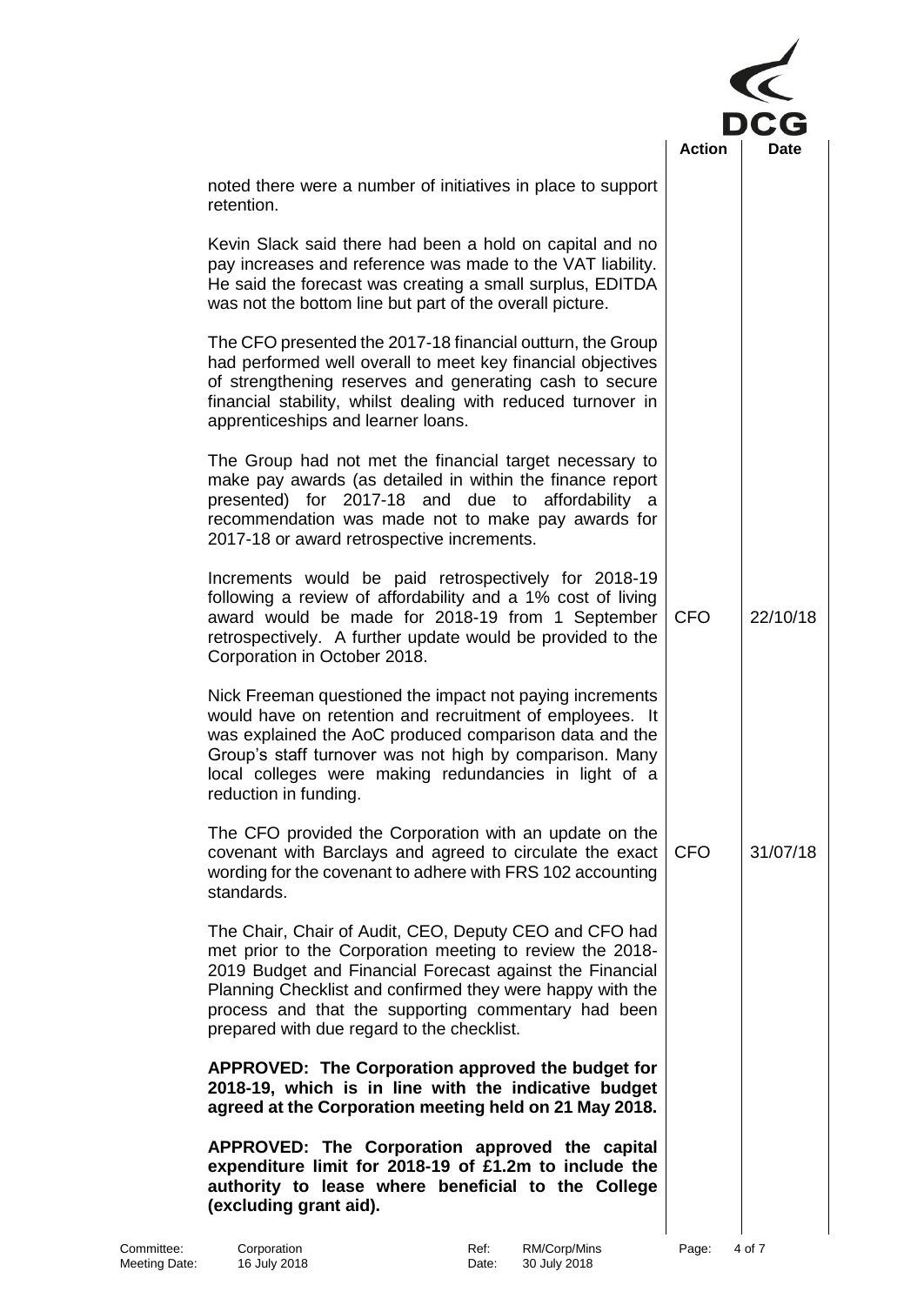

**APPROVED: The Corporation approved the subcontractor arrangements and costs, including any subsequent increases to reflect final rollover values.**

#### **97/17-18 REPORT FROM THE AUDIT COMMITTEE HELD ON 20 JUNE 2018**

The Chair of the Audit Committee presented his report following the Audit Committee meeting held on 20 June.

The External Auditors, BDO, shared their Audit Planning Report and highlighted their key audit risks, which related to revenue recognition, management override, going concern and the Lennartz VAT liability. No management points were identified and they were confident timelines could be achieved for completion and approval in December.

Internal audit reports were presented on:

- Readiness for Compliance to GDPR
- 16-18 Student Journey
- Mock Funding (ESFA) 16-19 Study Programme
- Business Intelligence Strategy
- Financial Strategy and Budgetary Controls

Verbal reports were shared, with a view to presenting the full report at the next meeting:

- Mock Funding (ESFA) 19+ Apprenticeships
- Follow up

The Committee reviewed the draft Audit Plan, which would be finalised at the next meeting once the outcome of the potential merger was known.

A summary of the Post-16 Audit Code of Practice was shared at the Committee meeting with no major changes identified.

### **98/17-18 REPORT FROM THE SEARCH AND GOVERNANCE COMMITTEE HELD ON 2 JULY 2018**

The Chair of the Search and Governance Committee provided a verbal report to the Committee, following the meeting held on 2 July 2018.

The Committee discussed the composition of the Board and reviewed members' terms of office.

The Instrument and Articles of Government were updated to incorporate the new Insolvency Regulations, exceeding the 8-year membership in extenuating circumstances and voting by electronic correspondence. The Committee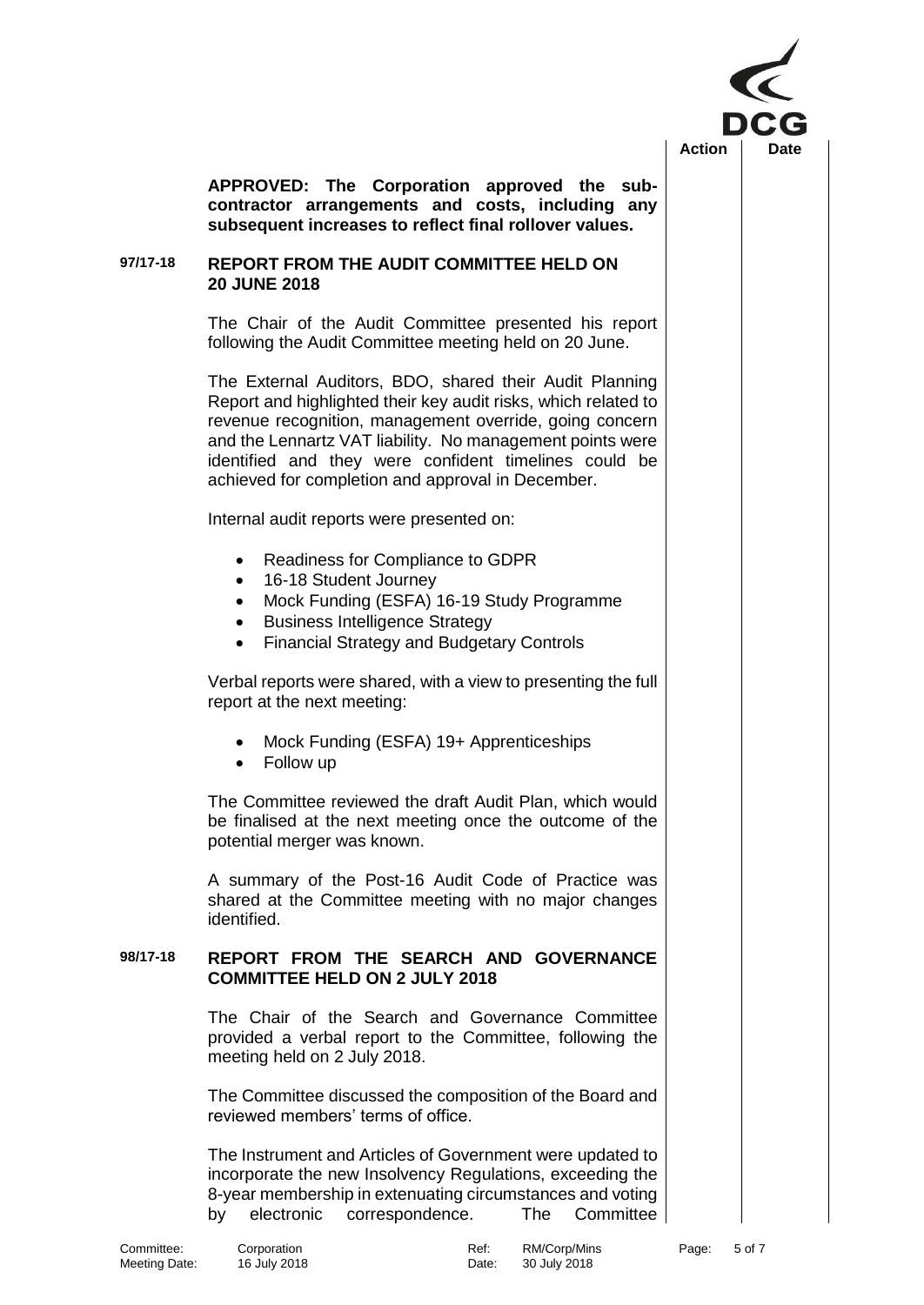

|           | recommended the Instrument and Articles of Government<br>for approval.                                                                                                                                                                                           |     |         |
|-----------|------------------------------------------------------------------------------------------------------------------------------------------------------------------------------------------------------------------------------------------------------------------|-----|---------|
|           | APPROVED: The Corporation approved the revised<br><b>Instrument and Articles of Government.</b>                                                                                                                                                                  |     |         |
|           | A revised Skills Audit, aligned to the Group's provision was<br>circulated for members to complete and return to the Clerk.                                                                                                                                      | All | 09/2018 |
|           | A Data Protection Agreement for members was circulated to<br>meet the requirements GDPR, but also relating to the<br>information members held on themselves. Members were<br>asked to return this to the Clerk.                                                  | All | 09/2018 |
|           | The Link Governor role was discussed at the meeting and<br>the Committee Chair shared details of a pilot he would be<br>trialling at Broomfield Hall with regard to an educational<br>standards committee.                                                       |     |         |
| 99/17-18  | ANNUAL REPORT ON FREEDOM OF INFORMATION                                                                                                                                                                                                                          |     |         |
|           | The Deputy CEO presented the Annual Report on Freedom<br>of Information.                                                                                                                                                                                         |     |         |
|           | There had been 15 requests received during the academic<br>year with no common theme. The detail of the requests was<br>contained within the report.                                                                                                             |     |         |
|           | The Freedom of Information Policy was approved by<br>Corporation in May 2018 and the internal procedure was<br>reviewed and revised at that point.                                                                                                               |     |         |
|           | The Corporation received the Annual<br><b>RECEIVED:</b><br><b>Freedom of Information Report.</b>                                                                                                                                                                 |     |         |
| 100/17-18 | <b>KEY PERFORMANCE INDICATORS</b>                                                                                                                                                                                                                                |     |         |
|           | The Deputy CEO presented the overarching KPIs for the<br>College.                                                                                                                                                                                                |     |         |
|           | The information presented summarised the areas that were<br>performing well and those that were not. The detail within<br>the data presented is analysed at Standards Committee.                                                                                 |     |         |
|           | <b>RECEIVED: The Corporation received the KPIs for</b><br>2017-18.                                                                                                                                                                                               |     |         |
| 101/17-18 | <b>STRATEGIC RISK MONITORING</b>                                                                                                                                                                                                                                 |     |         |
|           | The Director of Business Improvement summarised the<br>Strategic Risk Monitoring report which detailed the high<br>priority risks identified in the Corporate Risk Register and<br>gave a summary of current litigation action being taken<br>against the Group. |     |         |

Committee: Corporation Ref: RM/Corp/Mins Page: 6 of 7